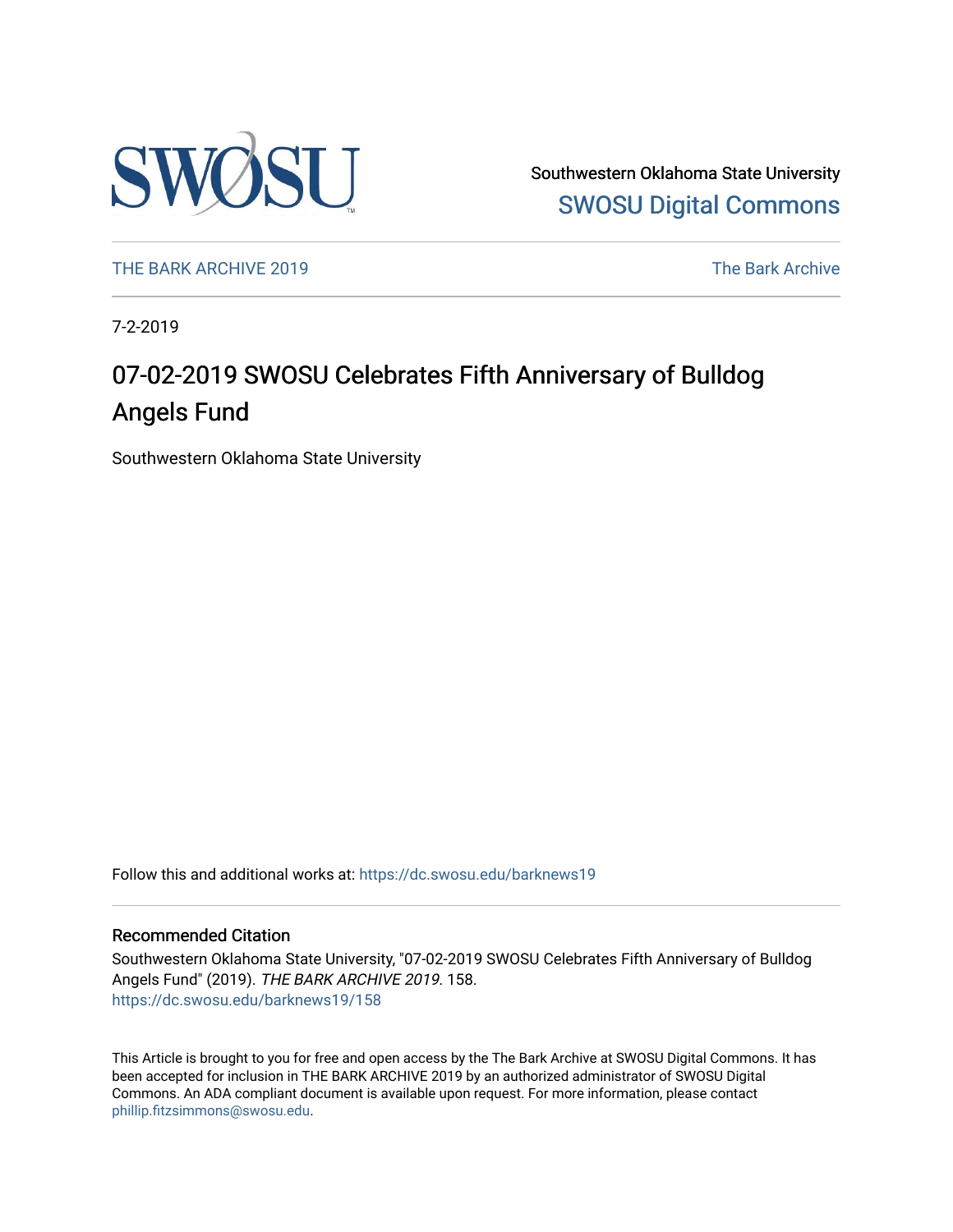

2 July, 2019

# **SWOSU Celebrates Fifth Anniversary of Bulldog Angels Fund**



SWOSU alumni, emeriti and friends recently celebrated the fifth anniversary of the SWOSU Bulldog Angels Fund at a dinner in the Pioneer Cellular Events Center on the Weatherford campus. (Photo 2) SWOSU Bulldog Angels Fund Founder-level Investor Terry Magill of Weatherford contributes to the fund using the Bulldog Angels Fund Monument located in the lobby of the Pioneer Cellular Events Center.

Southwestern Oklahoma State University (SWOSU) with locations in Weatherford and Sayre recently celebrated the fifth anniversary of the SWOSU Bulldog Angels Fund.

The Bulldog Angels Fund was established by 2014 SWOSU Distinguished Alumnus and Carnegie native Bill Howell to benefit SWOSU students in times of crisis.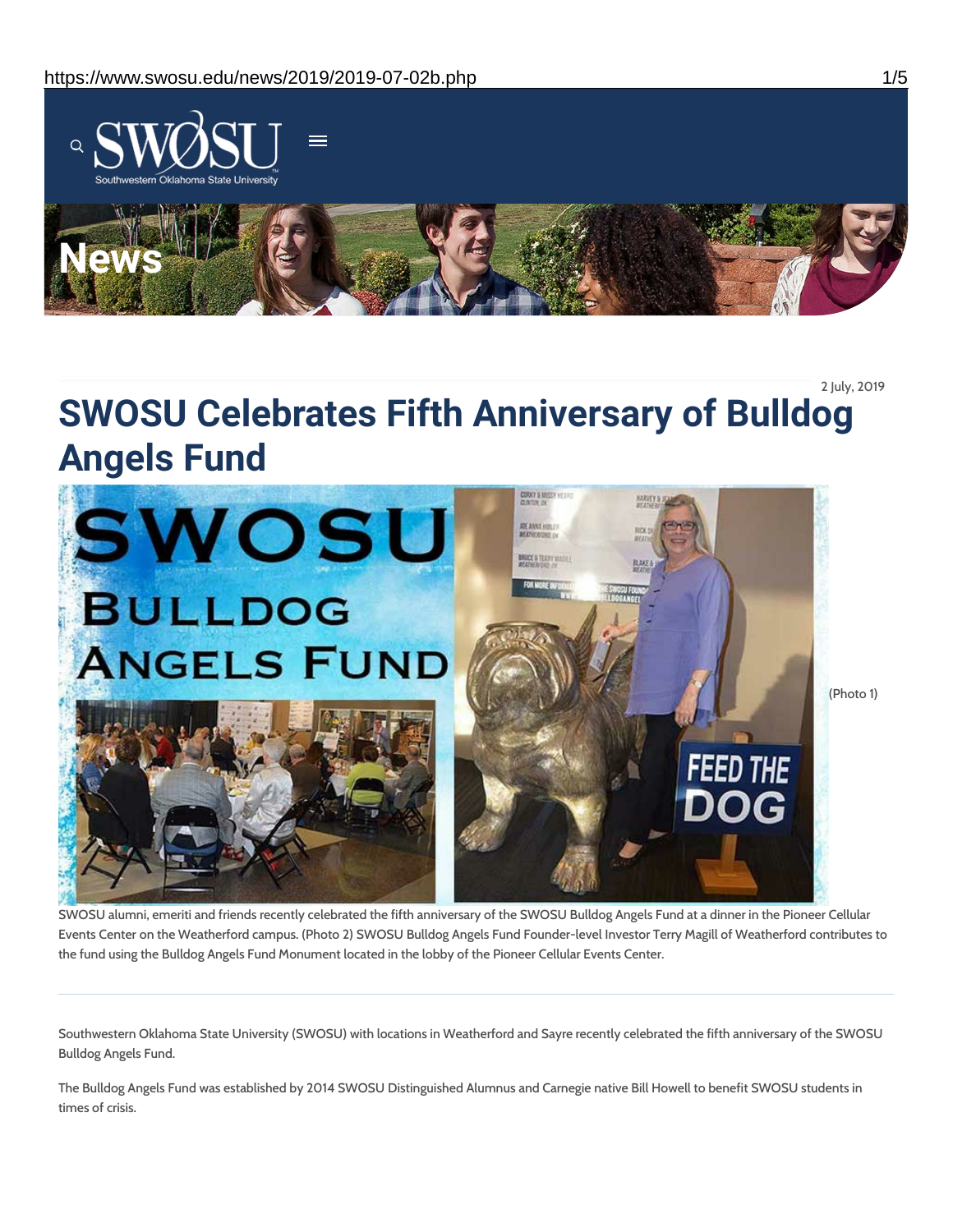#### https://www.swosu.edu/news/2019/2019-07-02b.php 2/5

Over 50 SWOSU alumni, emeriti and friends gathered recently in the Pioneer Cellular Events Center at SWOSU and heard moving testimonials from some of the over 100 SWOSU students who have received assistance from the fund since its establishment. Participants in the event also heard remarks from SWOSU President Dr. Randy L. Beutler.

"The Bulldog Angels Fund has been a tremendous resource for our students during very difficult times," Beutler said. "The entire SWOSU community is truly grateful to all of our generous donors who have made the fund's mission possible and who have changed the lives of our Bulldogs."

Participants in the celebration also dedicated a new Bulldog Angels monument commemorating the philanthropic spirit of the fund's Founder-level investors. The Founder-level investors in the Bulldog Angels Fund include:

- *Bill, Deborah, & Blake Howell of Topanga, CA*
- *L. R. & Judy Sights of Clinton*
- *Evans & Davis Attorneys of Edmond*
- *Okie Express Auto Wash*
- *Great Plains Bank*
- *Harvey & Jean Minton of Weatherford*
- *Bruce & Terry Magill of Weatherford*
- *Dennis Green & Mundy Berrong Green of Weatherford*
- *Mike Muncy & Elizabeth Ryan of Oklahoma City*
- *Blake & Janie Sonobe of Weatherford*
- *Corky & Missy Heard of Clinton*
- *Rick Skinner of Weatherford*
- *Kelley Jewelers of Weatherford*
- *Joe Anna Hibler of Weatherford*
- *Jim & Freda Mogg of Hydro*
- *Darell & Debbie Shepherd of Weatherford*

SWOSU Assistant to the President and Director of Institutional Advancement Garrett King said the Bulldog Angels Fund is a vital resource when all other options for assistance are exhausted or unavailable. The Bulldog Angels Fund may mean the difference in a student being able to continue learning at SWOSU or having to leave the campus due to external financial pressures.

Since its founding five years ago, the Bulldog Angels Fund has steadily made grants enabling struggling SWOSU students to move forward. Student organizations and groups on the SWOSU campus have enthusiastically made the Bulldog Angels Fund a priority for fundraising and advocacy.

The Bulldog Angels Fund is stewarded by the SWOSU Foundation, Inc. The Foundation was established in 1977 to promote philanthropy and distribute funds to support the activities and programs of SWOSU. Located on the Weatherford campus in the historic Burton House, the Foundation currently stewards over \$25 million in assets for the benefit of SWOSU. For information on how to give to the Bulldog Angels Fund, please contact the SWOSU Foundation at 580-774-3267 or visit www.SWOSUBulldogAngels.com.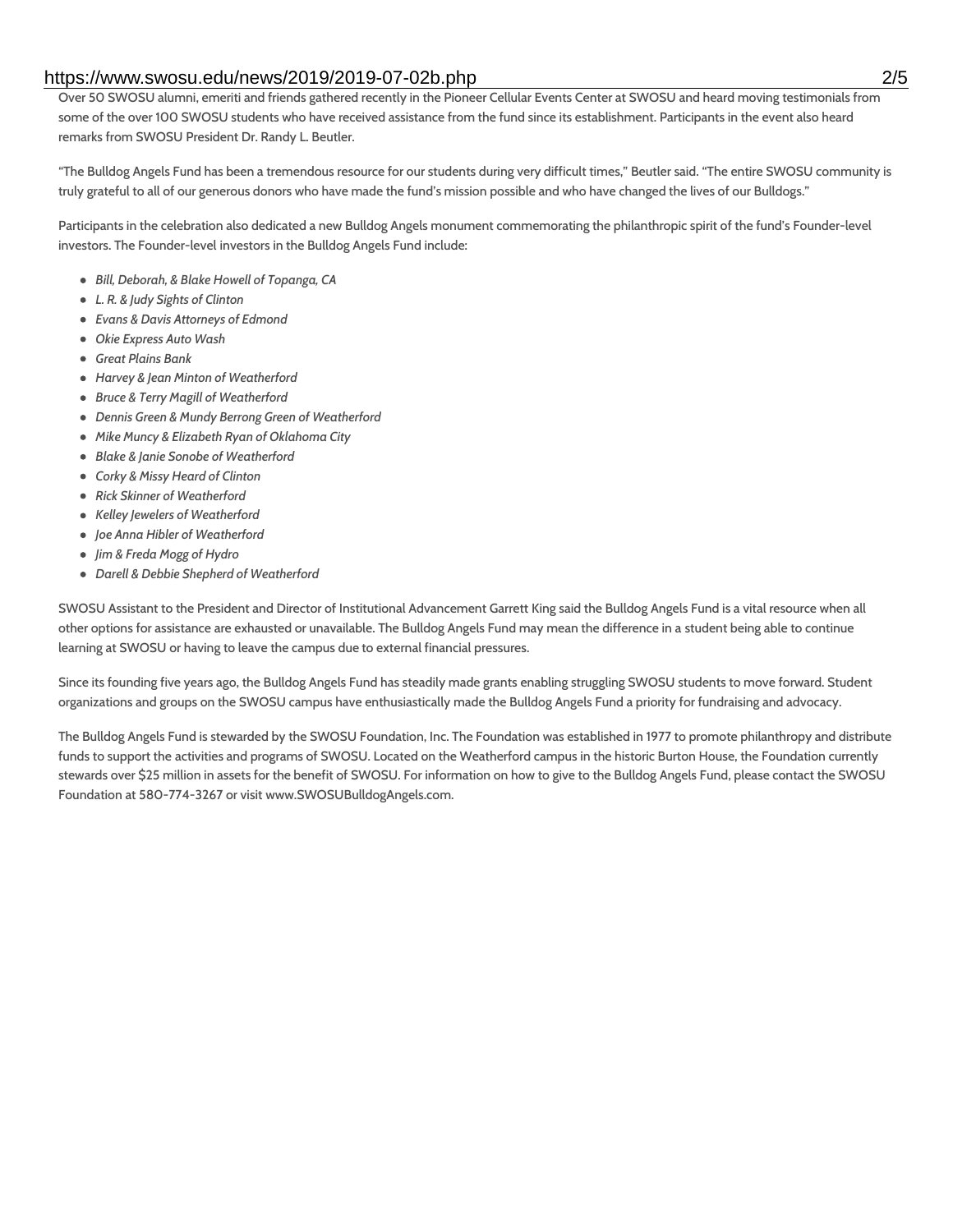| D |
|---|
| D |
| D |
| D |
| D |
| D |
| D |
| D |
| D |
|   |

# **Archive Links**  $2018$  $2019$ [2020](https://www.swosu.edu/news/2020/index.php)  $\bullet$ [Archive](https://dc.swosu.edu/bark/) **Archive Archive Archive Archive Archive** Archive Archive Archive Archive Archive Archive Archive Archive



### Weatherford Campus

100 Campus Drive Weatherford, OK 73096

### Sayre Campus

409 E Mississippi Ave Sayre, OK 73662

Connect to Us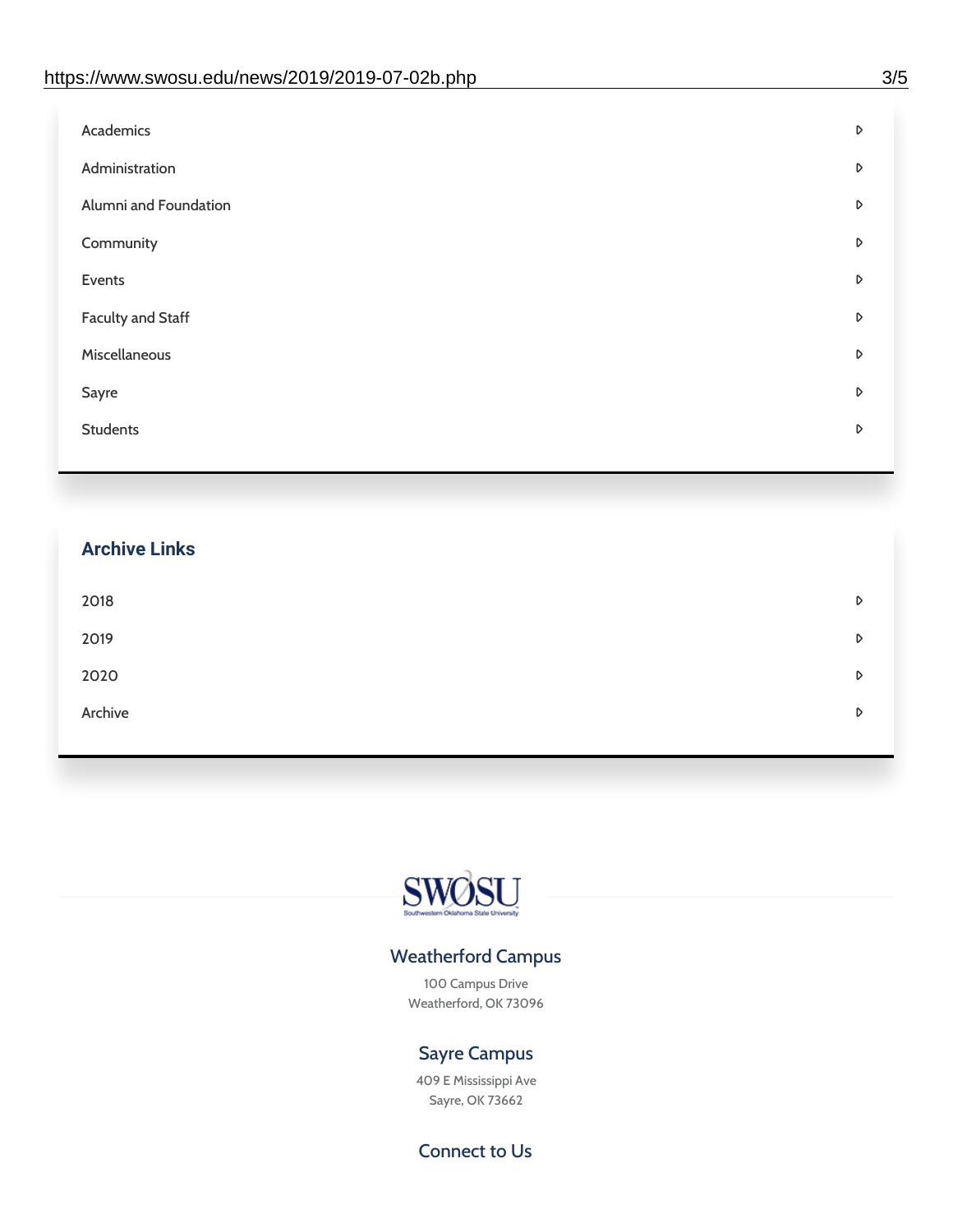十岁回调

Contact [Information](https://www.swosu.edu/about/contact.php)

[University/Facility](https://www.swosu.edu/about/operating-hours.php) Hours

[Campus](https://map.concept3d.com/?id=768#!ct/10964,10214,10213,10212,10205,10204,10203,10202,10136,10129,10128,0,31226,10130,10201,10641,0) Map

Give to [SWOSU](https://standingfirmly.com/donate)

Shop [SWOSU](https://shopswosu.merchorders.com/)



**[Directory](https://www.swosu.edu/directory/index.php)** 

[Calendar](https://eventpublisher.dudesolutions.com/swosu/)

[Apply](https://www.swosu.edu/admissions/apply-to-swosu.php)

[GoSWOSU](https://qlsso.quicklaunchsso.com/home/1267)

[Jobs@SWOSU](https://swosu.csod.com/ux/ats/careersite/1/home?c=swosu)



Current [Students](https://bulldog.swosu.edu/index.php)

[Faculty](https://bulldog.swosu.edu/faculty-staff/index.php) and Staff

**Enrollment Management** [580.774.3782](tel:5807743782)

> **PR/Marketing** [580.774.3063](tel:5807743063)

**Campus Police** [580.774.3111](tel:5807743111)